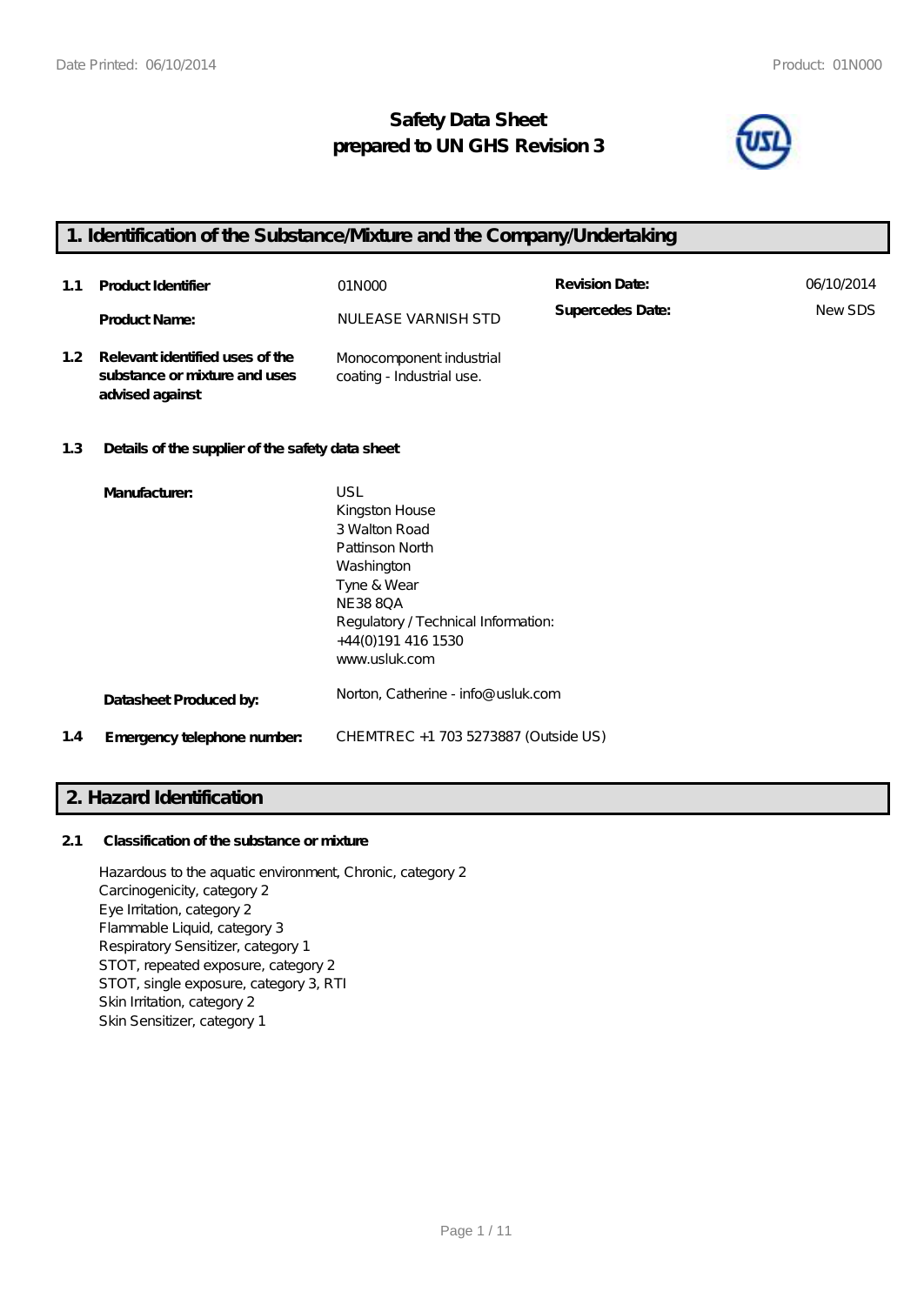## **2.2 Label elements**

#### **Symbol(s) of Product**



**Signal Word**

Danger

## **Named Chemicals on Label**

naphthalene, 4,4'-methylenediphenyl diisocyanate, diphenylmethane-2,4'-diisocyanate, isocyanic acid, polymethylenepolyphenylene ester

## **HAZARD STATEMENTS**

| Hazardous to the aquatic environment,<br>Chronic, category 2 | H411             | Toxic to aquatic life with long lasting effects.                                                                                          |
|--------------------------------------------------------------|------------------|-------------------------------------------------------------------------------------------------------------------------------------------|
| Carcinogenicity, category 2                                  | H351             | Suspected of causing cancer.                                                                                                              |
| Other EU extensions                                          | <b>EUH204</b>    | Contains isocyanates. May produce an allergic reaction.                                                                                   |
| Eye Irritation, category 2                                   | H319             | Causes serious eye irritation.                                                                                                            |
| Flammable Liquid, category 3                                 | H226             | Flammable liquid and vapour.                                                                                                              |
| Respiratory Sensitizer, category 1                           | H334             | May cause allergy or asthma symptoms or breathing<br>difficulties if inhaled.                                                             |
| STOT, repeated exposure, category 2                          | H373             | May cause damage to organs through prolonged or<br>repeated exposure.                                                                     |
| STOT, single exposure, category 3, RTI                       | H335             | May cause respiratory irritation.                                                                                                         |
| Skin Irritation, category 2                                  | H315             | Causes skin irritation.                                                                                                                   |
| Skin Sensitizer, category 1                                  | H317             | May cause an allergic skin reaction.                                                                                                      |
| PRECAUTION PHRASES                                           |                  |                                                                                                                                           |
|                                                              | P210             | Keep away from heat/sparks/open flames/hot surfaces. - No<br>smoking.                                                                     |
|                                                              | P <sub>260</sub> | Do not breathe dust/fume/gas/mist/vapours/spray.                                                                                          |
|                                                              | P273             | Avoid release to the environment                                                                                                          |
|                                                              | P281             | Use personal protective equipment as required.                                                                                            |
|                                                              | P285             | In case of inadequate ventilation wear respiratory protection.                                                                            |
|                                                              | P302+352         | IF ON SKIN: Wash with plenty of soap and water.                                                                                           |
|                                                              | P304+340         | IF INHALED: Remove victim to fresh air and keep at rest in<br>a position comfortable for breathing.                                       |
|                                                              | $P305+351+338$   | IF IN EYES: Rinse cautiously with water for several minutes.<br>Remove contact lenses, if present and easy to do so.<br>Continue rinsing. |
|                                                              | P308+313         | IF exposed or concerned: Get medical advice/attention                                                                                     |
|                                                              | P314             | Get medical advice/attention if you feel unwell.                                                                                          |
|                                                              | P332+313         | If skin irritation occurs: Get medical advice/attention.                                                                                  |
|                                                              | P333+313         | If skin irritation or rash occurs: Get medical advice/attention.                                                                          |
|                                                              | P341             | If breathing is difficult, remove victim to fresh air and keep at<br>rest in a position comfortable for breathing.                        |
|                                                              | P342+311         | If experiencing respiratory symptoms: Call a POISON<br>CENTER or doctor/physician.                                                        |
|                                                              | P391             | Collect spillage.                                                                                                                         |
|                                                              | P403+233         | Store in a well-ventilated place. Keep container tightly<br>closed.                                                                       |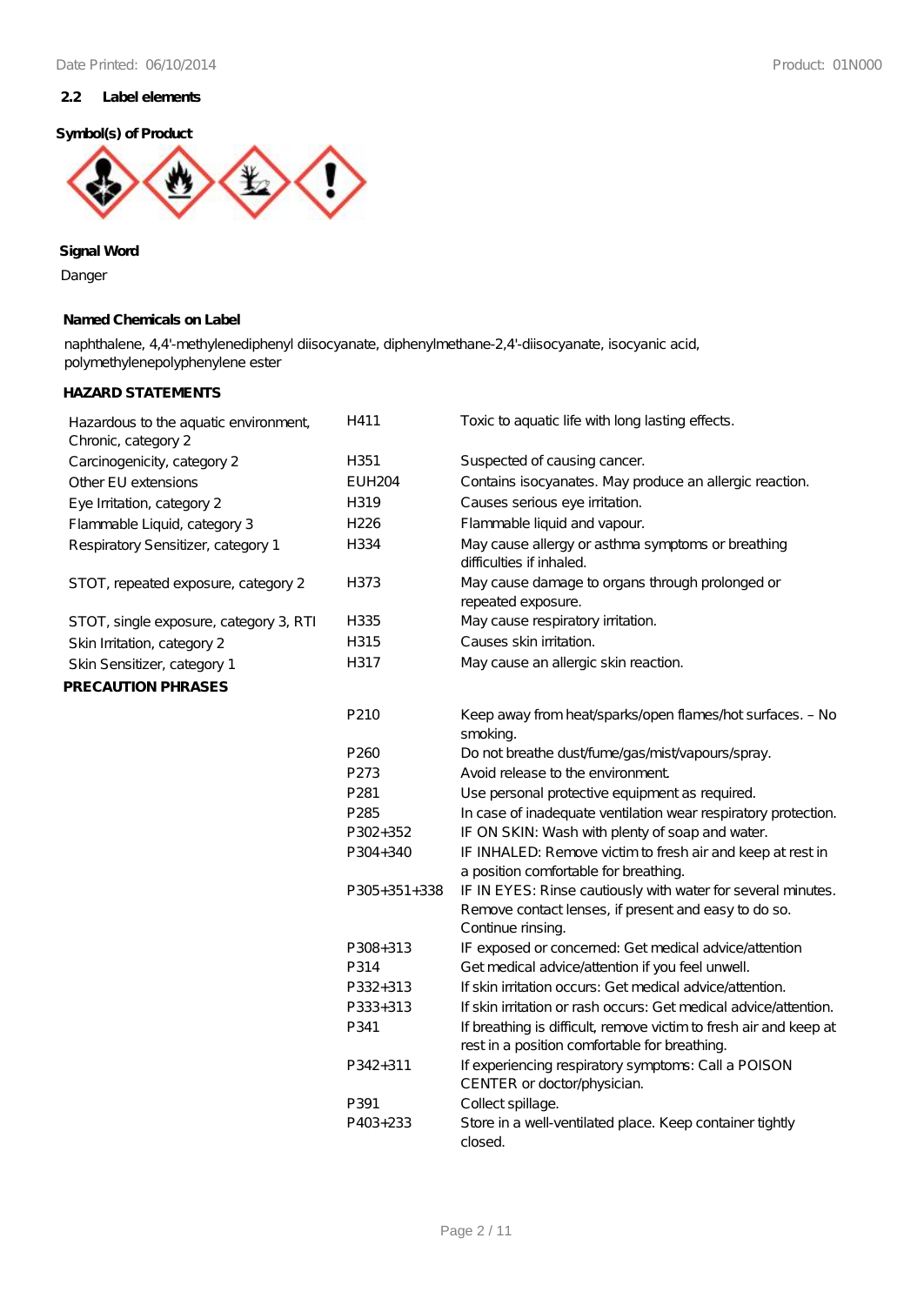#### **2.3 Other hazards**

Not applicable

## **Results of PBT and vPvB assessment:**

The product does not meet the criteria for PBT/VPvB in accordance with Annex XIII.

## **3. Composition/Information On Ingredients**

## **3.1 Substances**

## **Hazardous Ingredients**

| CAS-No.       | <b>Chemical Name</b>                             |                                  | $\frac{9}{6}$ |
|---------------|--------------------------------------------------|----------------------------------|---------------|
| 64742-94-5    | solvent naphtha (petroleum), heavy arom.         |                                  |               |
| 9016-87-9     | isocyanic acid, polymethylenepolyphenylene ester |                                  | 10-25         |
| 8008-20-6     | kerosene                                         |                                  | 10-25         |
| 101-68-8      | 4,4'-methylenediphenyl diisocyanate              |                                  | $2.5 - 10$    |
| $91 - 20 - 3$ | naphthalene                                      |                                  | $2.5 - 10$    |
| 5873-54-1     | diphenylmethane-2,4'-diisocyanate                |                                  | $1.0 - 2.5$   |
| 2536-05-2     | 2,2'-methylenediphenyl diisocyanate              |                                  | $0.1 - 1.0$   |
| 4083-64-1     | tosyl isocyanate                                 |                                  | $0.1 - 1.0$   |
| 64742-95-6    | solvent naphtha (petroleum), light arom.         | $0.1 - 1.0$                      |               |
| 98-59-9       | tosyl chloride                                   |                                  | < 0.1         |
| CAS-No.       | <b>GHS Symbols</b>                               | <b>GHS Hazard Statements</b>     | M-Factors     |
| 64742-94-5    | GHS <sub>08</sub>                                | H304                             | $\circ$       |
| 9016-87-9     | GHSO6-GHSO8                                      | H315-317-319-330-334-335-351-373 | 0             |
| 8008-20-6     | GHS <sub>08</sub>                                | H304                             | O             |
| 101-68-8      | GHSO7-GHSO8                                      | H315-317-319-332-334-335-351-373 | O             |
| $91 - 20 - 3$ | GHSO7-GHSO8-GHSO9                                | H302-351-400-410                 | 0             |
| 5873-54-1     | GHS06-GHS08                                      | H315-319-330-334-335             | 0             |
| 2536-05-2     | GHS06-GHS08                                      | H315-319-330-334-335             | 0             |
| 4083-64-1     | GHSO7-GHSO8                                      | H315-319-334-335                 | 0             |
| 64742-95-6    | GHS <sub>08</sub>                                | H304                             | O             |
| 98-59-9       |                                                  |                                  | O             |

Additional Information: The text for GHS Hazard Statements shown above (if any) is given in Section 16.

# **4. First-aid Measures**

## **4.1 Description of First Aid Measures**

**AFTER INHALATION:** Move to fresh air. Give oxygen or artificial respiration if needed. Consult a physician after significant exposure. Keep respiratory tract clear. Remove person to fresh air. If signs/symptoms continue, get medical attention. Provide fresh air, rest and warmth. Call a physician immediately. Give oxygen or artificial respiration if needed. When risk of unconsciousness, place and transport the victim in secured recovery position.

**AFTER SKIN CONTACT:** Use a mild soap if available. Wash off immediately with soap and plenty of water while removing all contaminated clothes and shoes. If skin irritation persists, call a physician. In case of contact, immediately flush skin with plenty of water for at least 15 minutes while removing contaminated clothing and shoes. Do not use solvent or thinners to clean skin.

**AFTER EYE CONTACT:** Rinse thoroughly with plenty of water for at least 15 minutes and consult a physician. Rinse immediately with plenty of water, also under the eyelids, for at least 15 minutes. Remove contact lenses. If eye irritation persists, consult a specialist.

**AFTER INGESTION:** Gently wipe or rinse the inside of the mouth with water. Give small amounts of water to drink. Do NOT induce vomiting. Never give anything by mouth to an unconscious person. If swallowed, call a poison control centre or doctor immediately. If vomiting occurs spontaneously: Keep head below hips to prevent aspiration of stomach vomit into lungs. Provide fresh air, rest and warmth. Do not induce vomiting. Get immediate medical attention. Never give anything by mouth to an unconscious person.

## **4.2 Most important symptoms and effects, both acute and delayed**

Flammable. Reacts violently with water. Harmful by inhalation. Do not ingest Irritating to eyes and skin. Irritating to eyes, respiratory system and skin. May cause sensitization by inhalation and skin contact. May be harmful if swallowed. Risk of serious damage to the lungs (by aspiration). Vapours may cause drowsiness and dizziness.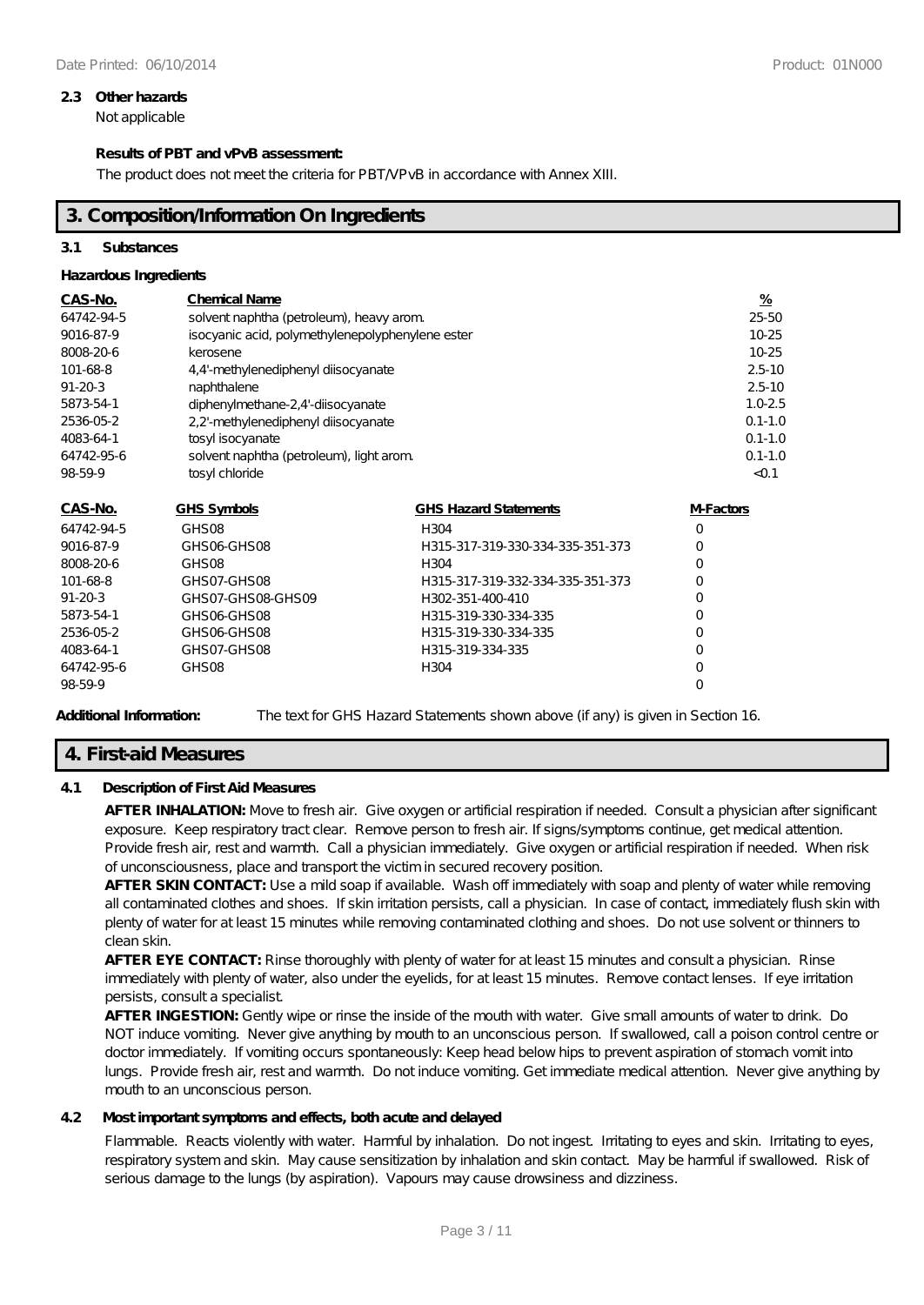#### **4.3 Indication of any immediate medical attention and special treatment needed**

No information available on clinical testing and medical monitoring. Specific toxicological information on substances, if available, can be found in section 11. When symptoms persist or in all cases of doubt seek medical advice. Show this safety data sheet to the doctor in attendance.

## **5. Fire-fighting Measures**

#### **5.1 Extinguishing Media:**

Alcohol Foam, Carbon Dioxide, Dry Chemical, Water Fog

**FOR SAFETY REASONS NOT TO BE USED:** Alcohol, Alcohol based solutions, any other media not listed above. Do not use a solid water stream as it may scatter and spread fire.

#### **5.2 Special hazards arising from the substance or mixture**

Heating or fire conditions liberates toxic gas. Flash back possible over considerable distance. As the product contains combustible organic components, fire will produce dense black smoke containing hazardous products of combustion (see section 10). Vapours may form explosive mixtures with air. Solvent vapours are heavier than air and may spread along floors and ignite.

#### **5.3 Advice for firefighters**

Flash back possible over considerable distance. In the event of fire, wear self-contained breathing apparatus. Water sprayDry powderAlcohol-resistant foamCarbon dioxide (CO2)High volume water jet. Use water spray, alcohol-resistant foam, dry chemical or carbon dioxide. Collect contaminated fire extinguishing water separately. This must not be discharged into drains. Keep containers and surroundings cool with water spray.

#### **6. Accidental Release Measures**

#### **6.1 Personal precautions, protective equipment and emergency procedures**

Ensure adequate ventilation. Use personal protective equipment. Remove all sources of ignition.

#### **6.2 Environmental precautions**

Do not allow material to contaminate ground water system. Prevent product from entering drains. Keep the container open. Local authorities should be advised if significant spillages cannot be contained.

#### **6.3 Methods and material for containment and cleaning up**

Prevent further leakage or spillage if safe to do so. Contain spillage, soak up with non-combustible absorbent material, (e.g. sand, earth, diatomaceous earth, vermiculite) and transfer to a container for disposal according to local /national regulations (see section 13). Clean with detergents. Avoid solvents.

#### **6.4 Reference to other sections**

Please refer to disposal requirements or country specific disposal requirements for this material. See Section 13 for further information.

## **7. Handling and Storage**

## **7.1 Precautions for safe handling**

**INSTRUCTIONS FOR SAFE HANDLING:** Keep containers dry and tightly closed to avoid moisture absorption and contamination. Take necessary action to avoid static electricity discharge (which might cause ignition of organic vapours). Vapours may form explosive mixtures with air. Prevent the creation of flammable or explosive concentrations of vapour in air and avoid vapour concentration higher than the occupational exposure limits. Electrical equipment should be protected to the appropriate standard. Preparation may charge electrostatically: always use earthing leads when transferring from one container to another. Persons susceptible to skin sensitisation problems or asthma, allergies, chronic or recurrent respiratory disease should not be employed in any process in which this preparation is being used. Use only in area provided with appropriate exhaust ventilation. To avoid ignition of vapours by static electricity discharge, all metal parts of the equipment must be grounded. Wear personal protective equipment. Open drum carefully as content may be under pressure. Do not breathe vapours or spray mist. Use only explosion-proof equipment. Keep away from sources of ignition - No smoking. Avoid breathing vapors, mist or gas. Wash thoroughly after handling. Do not get in eyes, on skin, or on clothing. Use only with adequate ventilation/personal protection. Persons with a history of skin sensitisation problems or asthma, allergies, chronic or recurrent respiratory disease should not be employed in any process in which this preparation is being used. Avoid contact with skin, eyes and clothing. Apply technical measures to comply with the occupational exposure limits (see section 8).

**PROTECTION AND HYGIENE MEASURES:** Wash hands before breaks and at the end of workday. Keep away from food,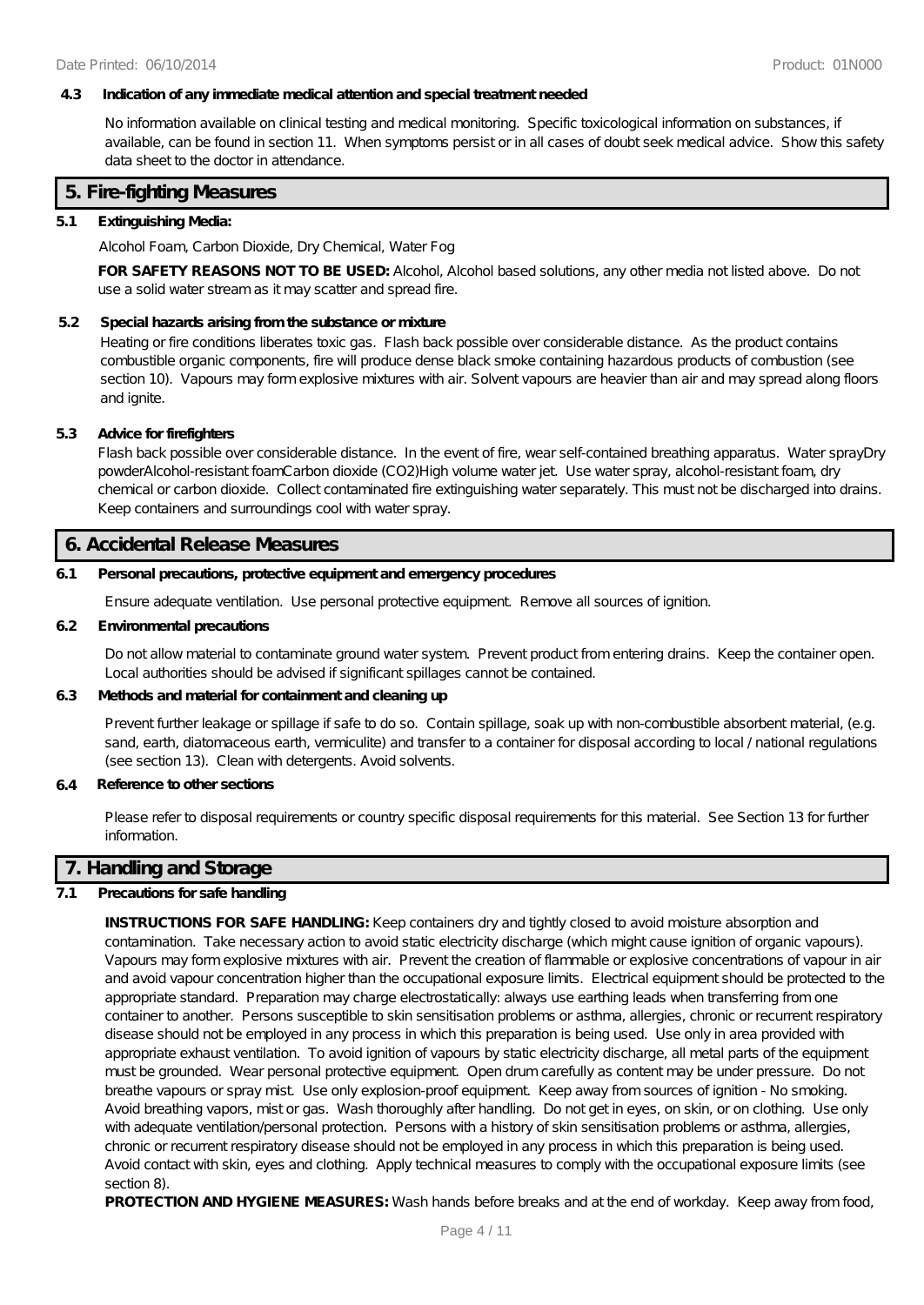drink and animal feeding stuffs. When using, do not eat, drink or smoke. Wash hands before eating, drinking, or smoking.

#### **7.2 Conditions for safe storage, including any incompatibilities**

**CONDITIONS TO AVOID:** Direct sources of heat. Avoid heat, sparks, flames and other ignition sources.

**STORAGE CONDITIONS:** Store in original container. Store in upright position only. Keep containers tightly closed in a cool, well-ventilated place. Keep containers tightly closed in a dry, cool and well-ventilated place. Keep locked up or in an area accessible only to qualified or authorised persons. Storage of flammable liquids. Contamination may result in dangerous pressure increases - closed containers may rupture. Store in a dry, well ventilated place away from sources of heat, ignition and direct sunlight. Store away from: oxidising materials, acids, and alkalis. Store in upright position only. Storage of flammable liquids.

#### **7.3 Specific end use(s)**

No specific advice for end use available.

### **8. Exposure Controls/Personal Protection**

#### **8.1 Control parameters**

## **Ingredients with Occupational Exposure Limits (UK WELS)**

| Name                                                | <u>%</u>    | LTEL ppm | STEL ppm | STEL mg/m3 | LTEL mg/m3 | <b>OEL Note</b> |
|-----------------------------------------------------|-------------|----------|----------|------------|------------|-----------------|
| solvent naphtha (petroleum), heavy arom.            | 25-50       |          |          |            |            |                 |
| isocyanic acid, polymethylenepolyphenylene<br>ester | 10-25       |          |          | 0.07       | 0.02       |                 |
| kerosene                                            | $10 - 25$   |          |          |            |            |                 |
| 4.4'-methylenediphenyl diisocyanate                 | $2.5 - 10$  |          |          | 0.07       | 0.02       |                 |
| naphthalene                                         | $2.5 - 10$  |          |          |            |            |                 |
| diphenylmethane-2,4'-diisocyanate                   | $1.0 - 2.5$ |          |          | 0.07       | 0.02       |                 |
| 2,2'-methylenediphenyl diisocyanate                 | $0.1 - 1.0$ |          |          |            |            |                 |
| tosyl isocyanate                                    | $0.1 - 1.0$ |          |          |            |            |                 |
| solvent naphtha (petroleum), light arom.            | $0.1 - 1.0$ |          |          |            |            |                 |
| tosyl chloride                                      | < 0.1       |          |          |            |            |                 |

**FURTHER INFORMATION:** Refer to the regulatory exposure limits for the workforce enforced in each country.

#### **8.2 Exposure controls**

#### **Personal Protection**

**RESPIRATORY PROTECTION:** In order to avoid inhalation of spray-mist and sanding dust, all spraying and sanding must be done wearing adequate respirator. Use only with ventilation to keep levels below exposure guidelines reported in this document. User should test and monitor exposure levels to ensure all personnel are below guidelines. If not sure, or not able to monitor, use State or federally approved supplied air respirator. For silica containing coatings in a liquid state, and/or if no exposure limits are established above, air-supplied respirators are generally not required. Always wear a self-contained breathing apparatus or full-face airline respirator when using this chemical. Wear respiratory protection with combination filter (dust and gas filter, EN 141) during spraying operations: Gas filter type A1 (organic substances). Dust filter P3 (for fine dust). Ensure adequate ventilation, especially in confined areas.

EYE PROTECTION: Tightly fitting safety goggles. Safety glasses with side-shieldsIf splashes are likely to occur, wear: Faceshield, tightly fitting safety goggles.

HAND PROTECTION: Gloves should be discarded and replaced if there is any indication of degradation or chemical breakthrough. Impervious glovesTake note of the information given by the producer concerning permeability and break through times, and of special workplace conditions (mechanical strain, duration of contact). Be aware that in daily use the durability of a chemical resistant protective glove can be notably shorter than the break through time measured according to EN 374, due to the numerous outside influences (e.g. temperature). Long sleeved clothing. Remove and wash contaminated clothing before re-use. Use chemical resistant gloves and lotions and barrier creams to prevent drying of the skin. Use chemical resistant gloves (EN 374): Butyl rubber. PVA.

**OTHER PROTECTIVE EQUIPMENT:** Ensure that eyewash stations and safety showers are close to the workstation location.

## **9. Physical and Chemical Properties**

#### **9.1 Information on basic physical and chemical properties**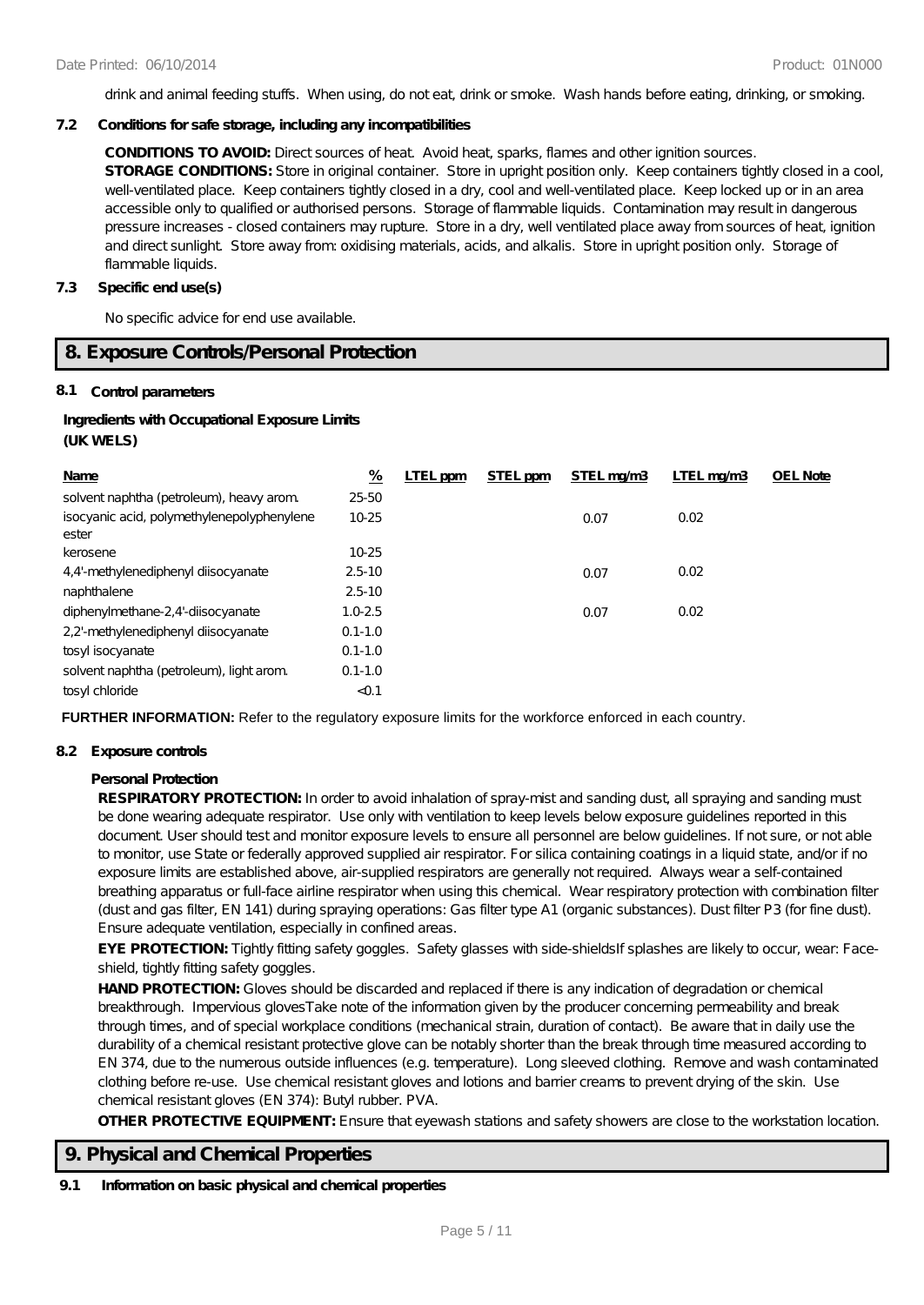| Appearance:                                     | <b>Brown Liquid</b>          |
|-------------------------------------------------|------------------------------|
| <b>Physical State</b>                           | Liquid                       |
| Odor                                            | Aromatic Solvent             |
| Odor threshold                                  | Not determined               |
| pH                                              | Not determined               |
| Melting point / freezing point (°C)             | Not determined               |
| Boiling point/range (°C)                        | 155 - 181                    |
| Flash Point, (°C)                               | 41                           |
| Evaporation rate                                | Not determined               |
| Flammability (solid, gas)                       | Not de termined              |
| Upper/lower flammability or explosive<br>limits | $10 - 20$                    |
| Vapour Pressure, mmHg                           | Not determined               |
| Vapour density                                  | Not determined               |
| Relative density                                | Not determined               |
| Solubility in / Miscibility with water          | Immiscible In Water (Reacts) |
| Partition coefficient n-octanol/water           | Not determined               |
| Auto-ignition temperature (°C)                  | $>450^{\circ}$ C             |
| Decomposition temperature (°C)                  | Not determined               |
| <b>Viscosity</b>                                | Not determined               |
| Explosive properties                            | Not determined               |
| <b>Oxidising properties</b>                     | Not determined               |
| Other information                               |                              |
| VOC Content g/l:                                | $\overline{O}$               |
| Specific Gravity (g/cm3)                        | 0.950                        |

# **10. Stability and Reactivity**

## **10.1 Reactivity**

**9.2 Other information**

No reactivity hazards known under normal storage and use conditions. Reacts violently with amines and alcohol. Preparation reacts slowly with water resulting in evolution of CO2.

#### **10.2 Chemical stability**

Stable under recommended storage conditions. Container can be pressurized by carbon dioxide due to reaction with humid air and/or water. Risk of ignition. Stable under normal conditions.

## **10.3 Possibility of hazardous reactions**

Hazardous polymerisation does not occur.

#### **10.4 Conditions to avoid** Direct sources of heat. Avoid heat, sparks, flames and other ignition sources.

#### **10.5 Incompatible materials**

Keep away from oxidising agents, strongly acid or alkaline materials, as well as of amines, alcohols and water. Strong oxidizing agents.

## **10.6 Hazardous decomposition products**

Carbon dioxide (CO2), carbon monoxide (CO), oxides of nitrogen (NOx), dense black smoke. Carbon monoxide, carbon dioxide , nitrogen oxide, cyanides, isocyanate vapours.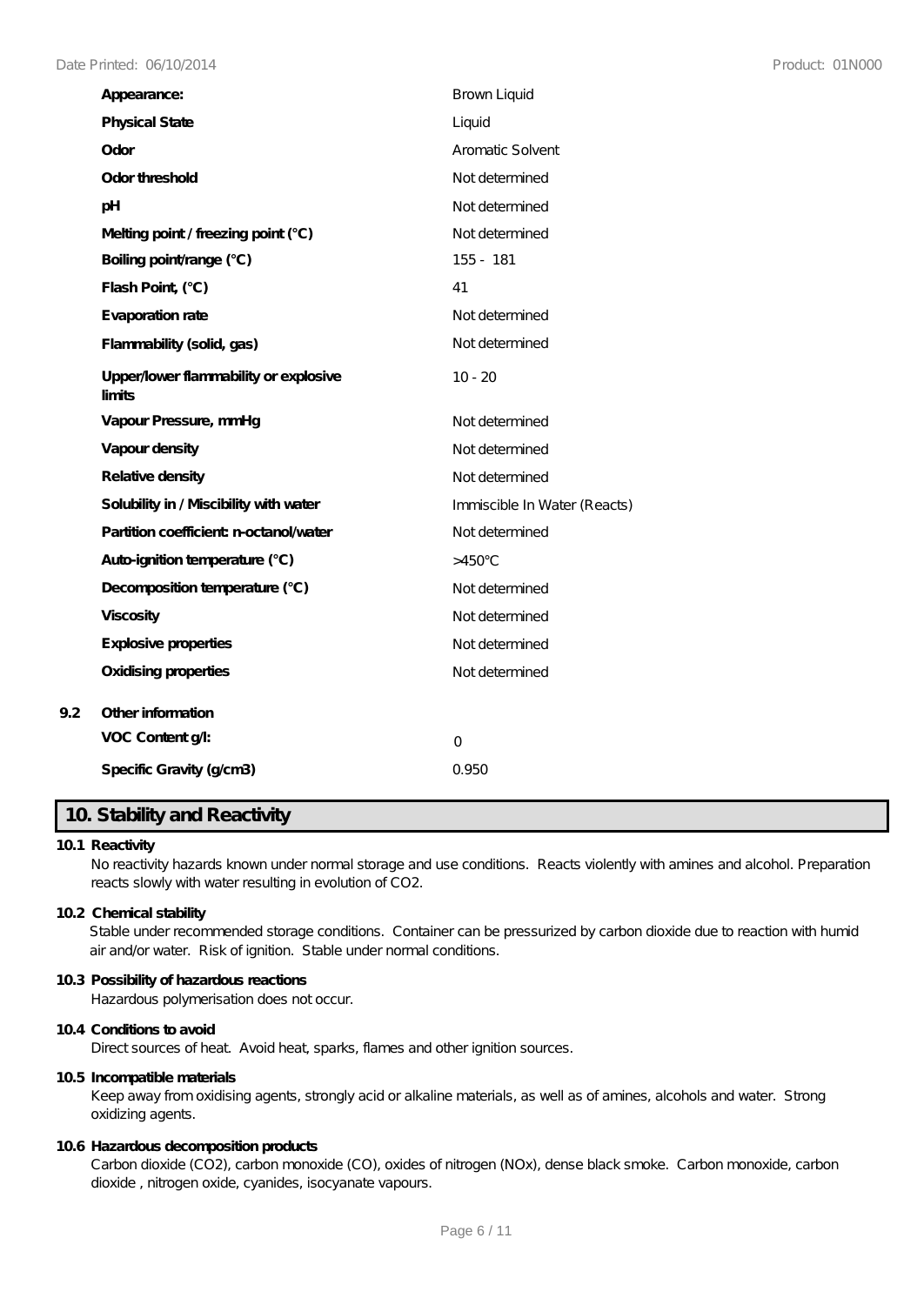## **11. Toxicological Information**

#### **11.1 Information on toxicological effects**

- **Acute Toxicity:**
	- **Oral LD50:**
	- **Inhalation LC50:**

| Imitation:                 | No information available. |
|----------------------------|---------------------------|
| Corrosivity:               | No information available. |
| Sensitization:             | No information available. |
| Repeated dose toxicity:    | No information available. |
| Carcinogenicity:           | No information available. |
| Mutagenicity:              | No information available. |
| Toxicity for reproduction: | No information available. |

## **If no information is available above under Acute Toxicity then the acute effects of this product have not been tested. Data on individual components are tabulated below:**

| CAS-No.    | <b>Chemical Name</b>                                | Oral LD50             | Dermal LD50    | Vapor LC50                          |
|------------|-----------------------------------------------------|-----------------------|----------------|-------------------------------------|
| 9016-87-9  | isocyanic acid, polymethylenepolyphenylene<br>ester | >10000 mg/kg          | >9400 mg/kg    | $0.49$ mg/ $(4 h,$ Aerosol. rat)    |
| 101-68-8   | 4,4'-methylenediphenyl diisocyanate                 | 15000 mg/kg oral      |                | 43 ppm vapor 4hrs                   |
| 5873-54-1  | diphenylmethane-2,4'-diisocyanate                   | >2000 mg/kg           | >9400 mg/kg    | $0.387$ mg/                         |
| 2536-05-2  | 2.2'-methylenediphenyl diisocyanate                 | $>$ 2000 mg/kg        |                | $0.527$ mg/                         |
| 4083-64-1  | tosyl isocyanate                                    | 2600 mg/kg oral, rat  |                |                                     |
| 64742-95-6 | solvent naphtha (petroleum), light arom.            | 4700 mg/kg, oral, rat | $>$ 2000 mg/kg | 3670 ppm/8 hours, rat<br>inhalation |

## **Additional Information:**

Allergic persons and workers with difficulty in breathing should not be employed in powder application. Exposure to component solvent vapour concentrations in excess of the stated occupational exposure limit may result in adverse health effect, such as mucous membrane and respiratory system irritation and adverse effect on kidney, liver and central nervous system. Persons allergic to isocyanates, and particularly those suffering from asthma or other respiratory conditions, should not work with isocyanates. Respiration of solvent vapour may cause dizziness. May cause allergic respiratory reaction. May cause allergic skin reaction. Isocyanates may cause acute irritation and/or sensitisation of the respiratory system leading to tightness of the chest, wheeziness and an asthmatic condition. Chronic exposure has been associated with various neurotoxic effects including permanent brain damage. Inhalation of vapour of mist can cause headache, nausea, irritation of nose, throat, and lungs. Hot processing of this material release isocyanate containing vapours, known to be toxic by inhalation.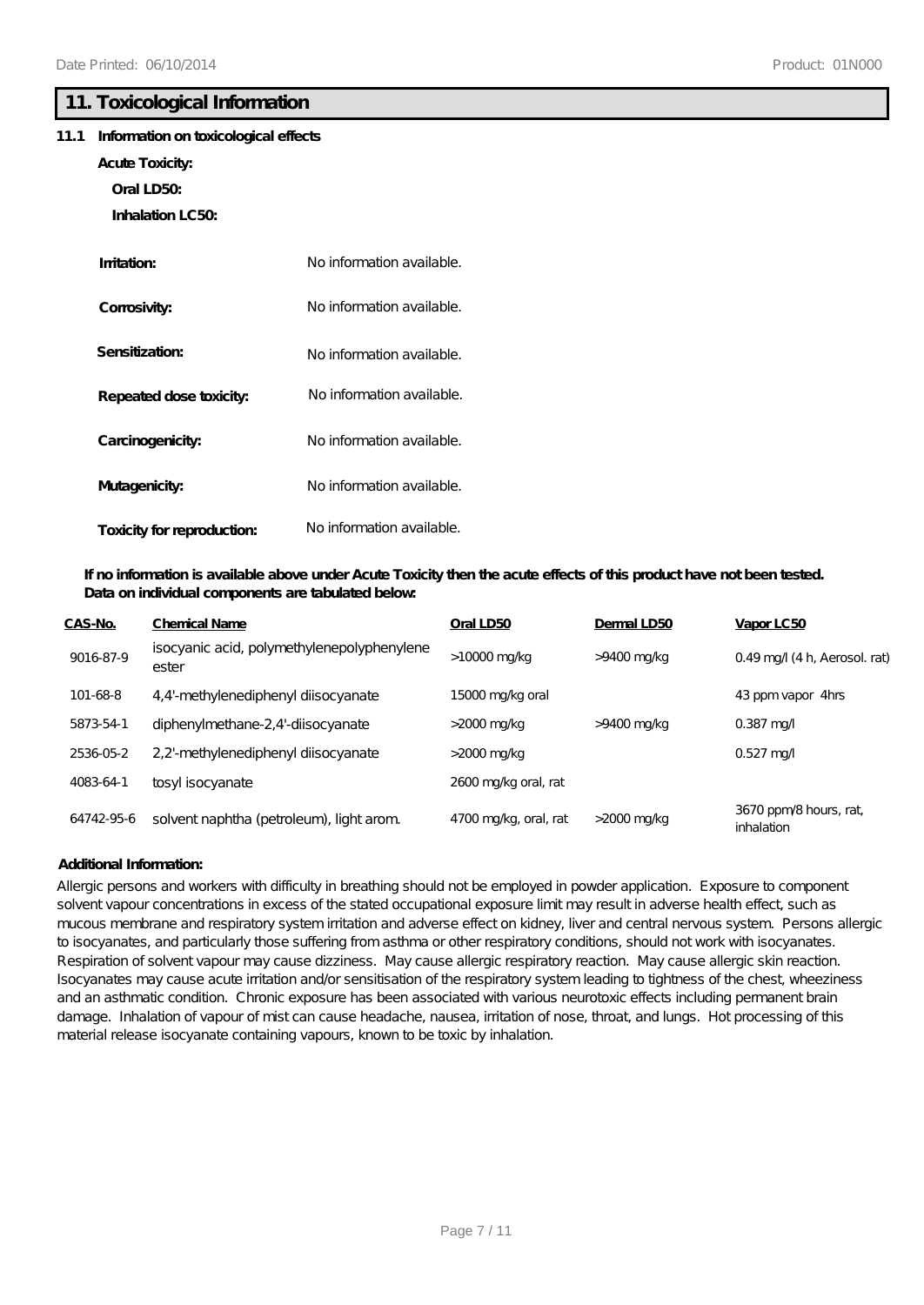# **12. Ecological Information**

| 12.1<br>Toxicity:                            |                                                     |                                                                                    |                |                        |  |
|----------------------------------------------|-----------------------------------------------------|------------------------------------------------------------------------------------|----------------|------------------------|--|
|                                              | EC5048hr (Daphnia):                                 | No information                                                                     |                |                        |  |
|                                              | IC5072hr (Algae):                                   | No information                                                                     |                |                        |  |
|                                              | LC50 96hr (fish):                                   | No information                                                                     |                |                        |  |
|                                              | 12.2 Persistence and degradability:                 | No information                                                                     |                |                        |  |
| 123                                          | Bioaccumulative potential:                          | No information                                                                     |                |                        |  |
| 12.4                                         | Mobility in soil:                                   | No information                                                                     |                |                        |  |
| Results of PBT and vPvB<br>125<br>assessment |                                                     | The product does not meet the criteria for PBT/VPvB in accordance with Annex XIII. |                |                        |  |
|                                              | 126 Other adverse effects:                          | No information                                                                     |                |                        |  |
| CAS-No.                                      | <b>Chemical Name</b>                                | EC5048hr                                                                           | IC5072hr       | LC50 96hr              |  |
| 64742-94-5                                   | solvent naphtha (petroleum), heavy arom.            | No information                                                                     | No information |                        |  |
| 9016-87-9                                    | isocyanic acid, polymethylenepolyphenylene<br>ester | No information                                                                     | 1640 mg/       | $>1000$ mg/            |  |
| 8008-20-6                                    | kerosene                                            | No information                                                                     | No information | No information         |  |
| 101-68-8                                     | 4,4'-methylenediphenyl diisocyanate                 | $>1000 \,\mathrm{mg}$                                                              | No information | $>1000 \,\mathrm{mg}$  |  |
| $91 - 20 - 3$                                | naphthalene                                         | No information                                                                     | No information |                        |  |
| 5873-54-1                                    | diphenylmethane-2,4'-diisocyanate                   | $>1000 \,\mathrm{mg}$                                                              | $>1640$ mg/    | $>1000 \,\mathrm{mag}$ |  |
| 2536-05-2                                    | 2,2'-methylenediphenyl diisocyanate                 | $>1000$ mg/                                                                        | $>1640$ mg/    | $>1000$ mg/            |  |
| 4083-64-1                                    | tosyl isocyanate                                    | No information                                                                     | No information |                        |  |
| 64742-95-6                                   | solvent naphtha (petroleum), light arom.            | $>1 - 10$ mg/                                                                      | $>1 - 10$ mg/  | $>10-100$ mg/          |  |
| 98-59-9                                      | tosyl chloride                                      | No information                                                                     | No information | No information         |  |

# **13. Disposal Considerations**

**13.1 WASTE TREATMENT METHODS:** Do not burn, or use a cutting torch on, the empty drum. If recycling is not practicable, dispose of in compliance with local regulations. According to the European Waste Catalogue, Waste Codes are not product specific, but application specific. Dispose of in accordance with local regulations. Empty containers should be taken to an approved waste handling site for recycling or disposal. Dispose of waste material at an approved (hazardous) waste treatment/disposal facility in accordance with applicable local state, and federal regulations. Do not dispose of waste with normal garbage, or to sewer systems.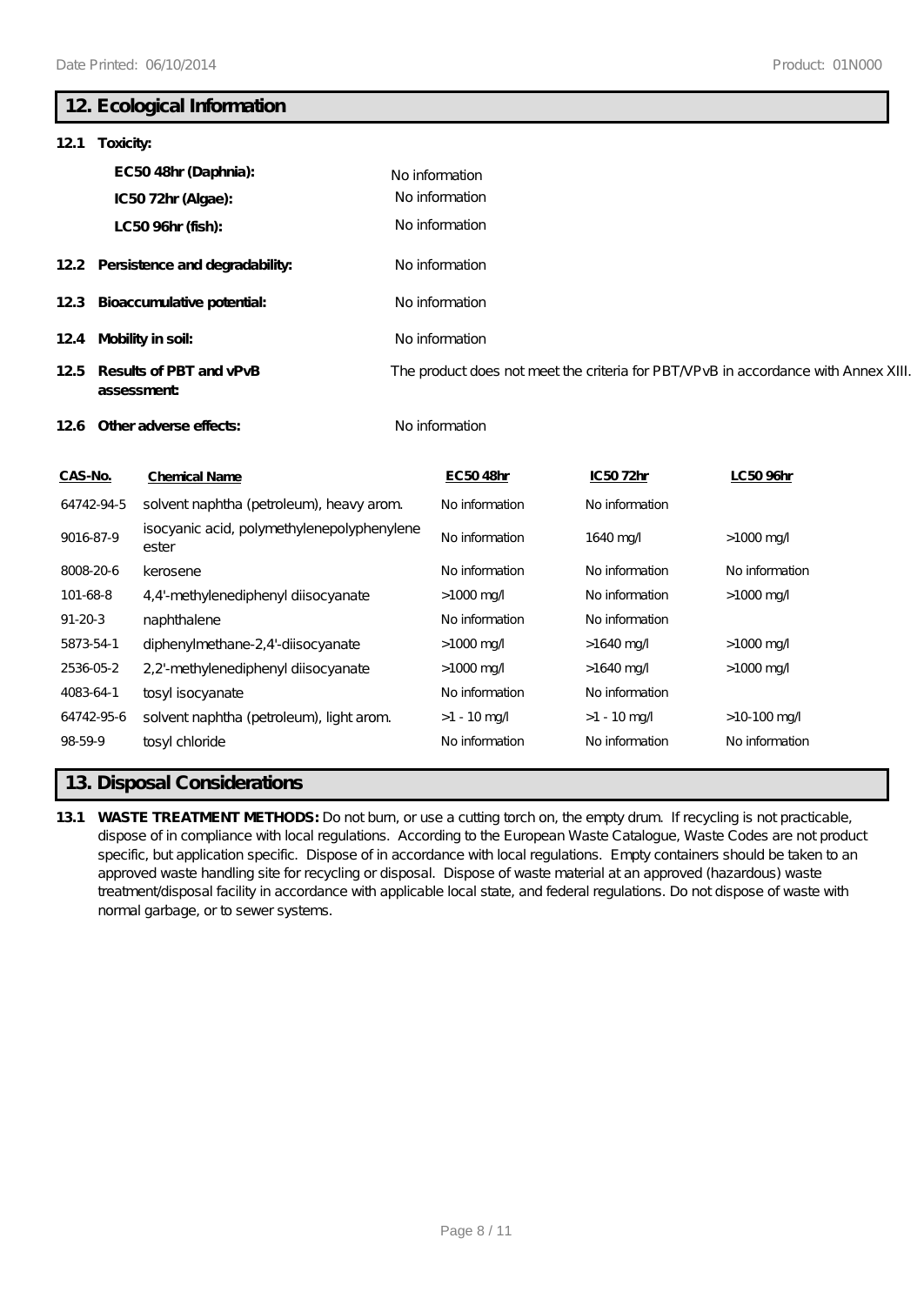|      | 14. Transport Information                                                   |                           |
|------|-----------------------------------------------------------------------------|---------------------------|
| 14.1 | UN number                                                                   | 1866                      |
|      | 14.2 UN proper shipping name                                                | Resin solution, flammable |
|      | <b>Technical name</b>                                                       |                           |
|      | 14.3 Transport hazard class(es)                                             | 3                         |
|      | Subsidiary shipping hazard                                                  |                           |
|      | 14.4 Packing group                                                          | $\mathbf{III}$            |
| 14.5 | Environmental hazards                                                       |                           |
|      | 14.6 Special precautions for user                                           | Not applicable            |
|      | $EmS-No.$                                                                   | $F-E$ S-E                 |
| 14.7 | Transport in bulk according to Annex II<br>of MARPOL 73/78 and the IBC code | Not applicable            |

## **15. Regulatory Information**

**15.1 Safety, health and environmental regulations/legislation for the substance or mixture:**

#### **National Regulations:**

**Denmark Product Registration Number:**

**Danish MAL Code:**

**Sweden Product Registration Number:**

**Norway Product Registration Number:**

**WGK Class:**

## **15.2 Chemical Safety Assessment:**

No Chemical Safety Assessment has been carried out for this substance/mixture by the supplier.

## **16. Other Information**

#### **Text for GHS Hazard Statements shown in Section 3 describing each ingredient:**

| H302             | Harmful if swallowed.                                                      |
|------------------|----------------------------------------------------------------------------|
| H304             | May be fatal if swallowed and enters airways.                              |
| H315             | Causes skin irritation.                                                    |
| H317             | May cause an allergic skin reaction.                                       |
| H319             | Causes serious eye irritation.                                             |
| H330             | Fatal if inhaled.                                                          |
| H332             | Harmful if inhaled.                                                        |
| H334             | May cause allergy or asthma symptoms or breathing difficulties if inhaled. |
| H335             | May cause respiratory irritation.                                          |
| H <sub>351</sub> | Suspected of causing cancer.                                               |
| H373             | May cause damage to organs through prolonged or repeated exposure.         |
| H400             | Very toxic to aquatic life.                                                |
| H410             | Very toxic to aquatic life with long lasting effects.                      |

#### **Reasons for revision**

This is a new Safety Data Sheet (SDS).

List of References:

This Safety Data Sheet was compiled with data and information from the following sources: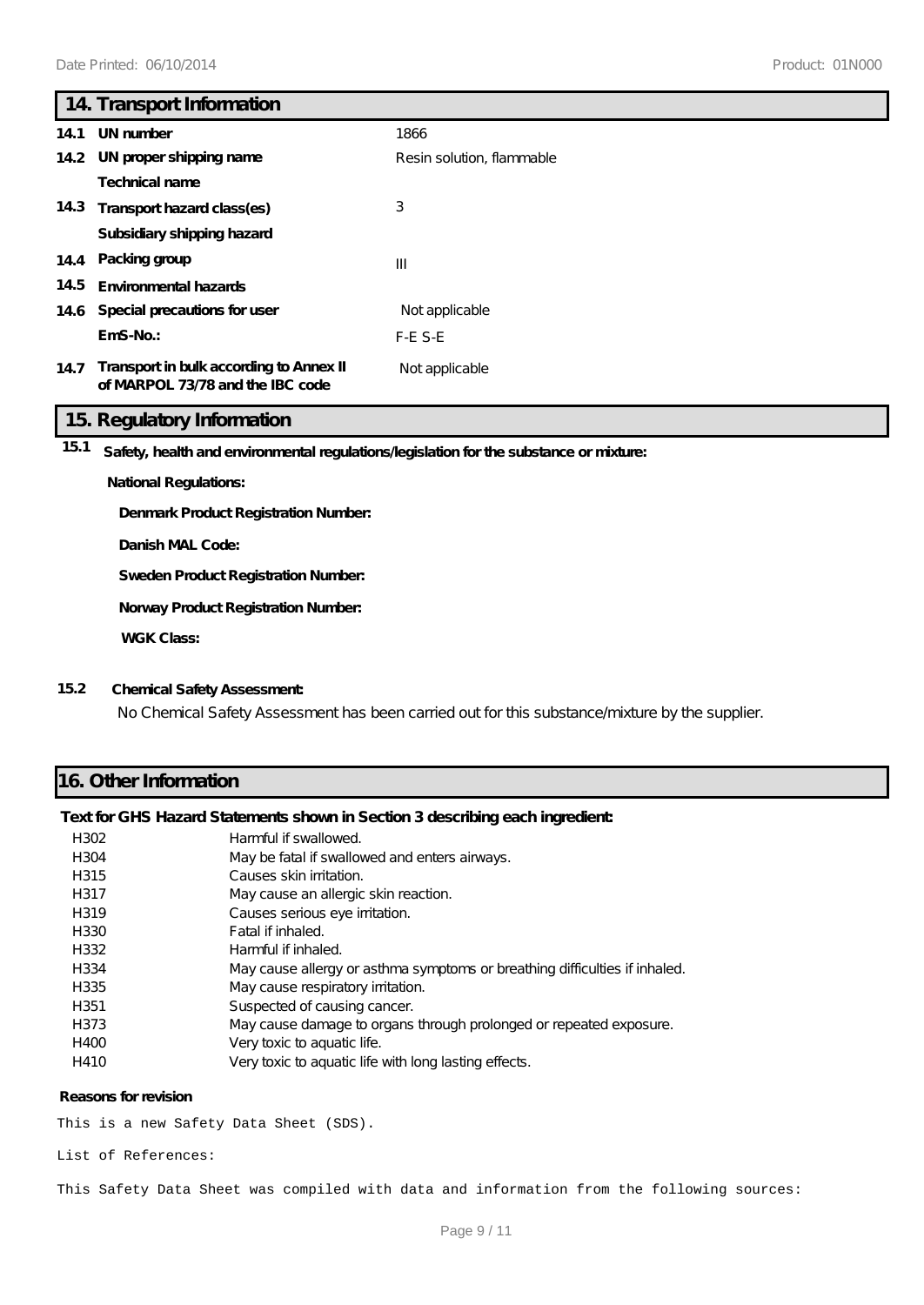The Ariel Regulatory Database provided by the 3E Corporation in Copenhagen, Denmark ESIS (The European Chemical Substances Information System), provided by the European Commission Joint Research Centre in Ispra, Italy Annex VI of the EU Council Directive 67/548/EEC Council Directive 67/548/EEC - Annex I or EU Council Directive 1999/45/EC European Union (EC) Regulation No. 1272/2008 on the classification, labelling and packaging of substances and mixtures (CLP Regulation) EU Council Decision 2000/532/EC and its Annex entitled "List of Wastes"

Acronym & Abbreviation Key:

| <b>CLP</b>    | Classification, Labeling & Packaging Regulation                              |
|---------------|------------------------------------------------------------------------------|
| EC.           | European Commission                                                          |
| EU            | European Union                                                               |
| US            | United States                                                                |
| CAS           | Chemical Abstract Service                                                    |
| <b>EINECS</b> | European Inventory of Existing Chemical Substances                           |
| REACH         | Registration, Evaluation, Authorization of Chemicals Regulation              |
| <b>GHS</b>    | Globally Harmonized System of Classification and Labeling of Chemicals       |
| LTEL          | Long term exposure limit                                                     |
| STEL          | Short term exposure limit                                                    |
| OEL           | Occupational exposure limit                                                  |
| ppm           | Parts per million                                                            |
| mq/m3         | Milligrams per cubic meter                                                   |
| TLV           | Threshold Limit Value                                                        |
| ACGIH         | American Conference of Governmental Industrial Hygienists                    |
| OSHA          | Occupational Safety & Health Administration                                  |
| PEL           | Permissible Exposure Limits                                                  |
| <b>VOC</b>    | Volatile organic compounds                                                   |
| q/1           | Grams per liter                                                              |
| mg/kg         | Milligrams per kilogram                                                      |
| N/A           | Not applicable                                                               |
| LD50          | Lethal dose at 50%                                                           |
| LC50          | Lethal concentration at 50%                                                  |
| EC50          | Half maximal effective concentration                                         |
| IC50          | Half maximal inhibitory concentration                                        |
| <b>PBT</b>    | Persistent bioaccumulative toxic chemical                                    |
| vPvB          | Very persistent and very bioaccumulative                                     |
| <b>EEC</b>    | European Economic Community                                                  |
| <b>ADR</b>    | International Transport of Dangerous Goods by Road                           |
| RID           | International Transport of Dangerous Goods by Rail                           |
| UN            | United Nations                                                               |
| IMDG          | International Maritime Dangerous Goods Code                                  |
| IATA          | International Air Transport Association                                      |
| MARPOL        | International Convention for the Prevention of Pollution From Ships, 1973 as |
|               | modified by the Protocol of 1978                                             |
| <b>IBC</b>    | International Bulk Container                                                 |

For further information, please contact: Technical Services Department

The information on this sheet corresponds to our present knowledge. It is not a specification and it does not guarantee specific properties. The information is intended to provide general guidance as to health and safety based upon our knowledge of the handling, storage, and use of the product. It is not applicable to unusual or non-standard uses of the product or where instructions and recommendations are not followed.

No Information